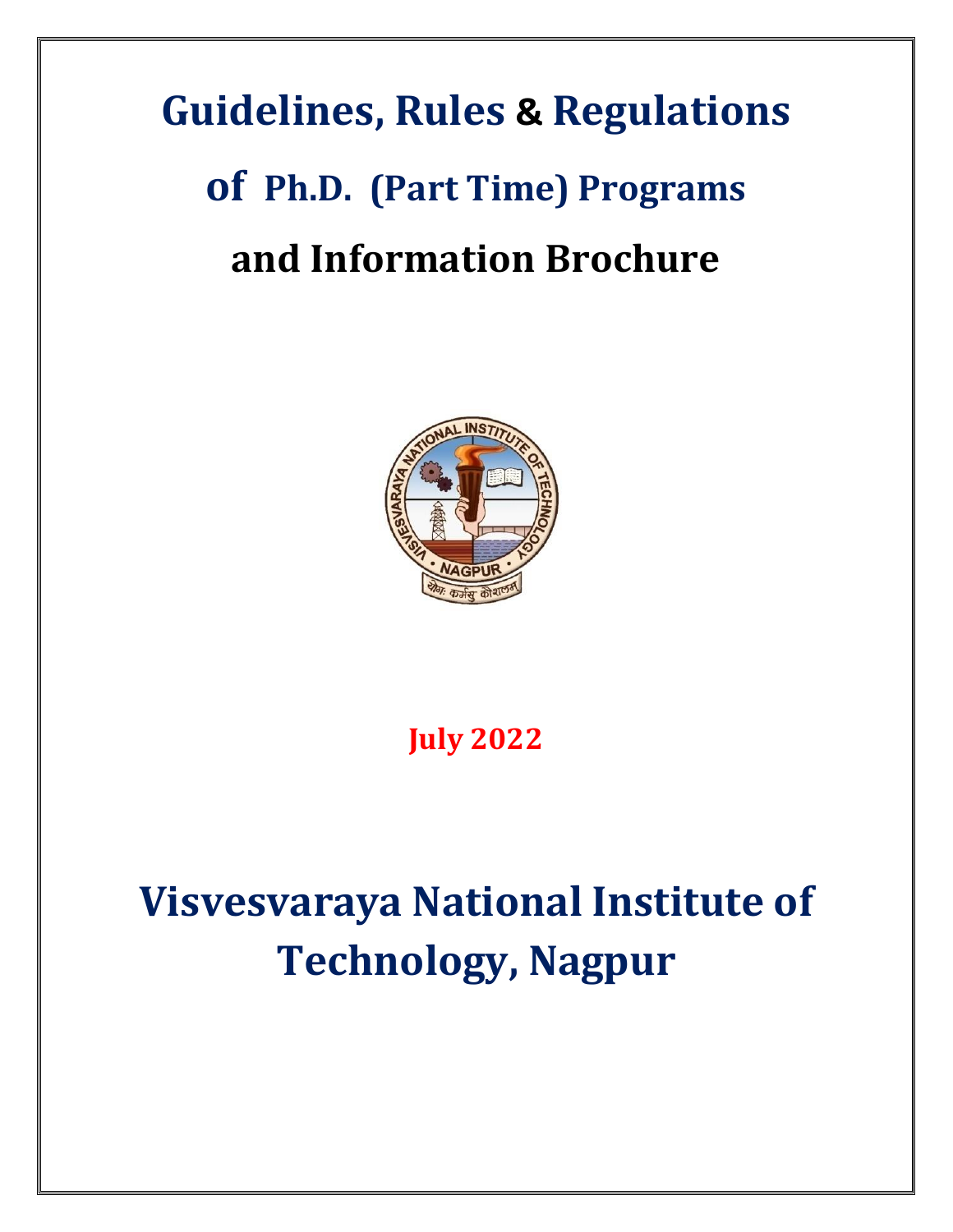### **PhD (Part Time) Programs**

#### **A. Guidelines, Rules and Regulations for Part Time Program Candidates:**

**A1)** The candidate under category 6 should have 5 years of experience before applying to the program, with NOC (Annexure -III) from the head of Institute.

 The candidate under category 7 (NON-GATE) should have at least 15 years of experience in Industry/Academic/Research Institute or with age more than 45. The candidates has to submit NOC (Annexure IV) from Head of Institute. One seat per department per year will be allotted under this category. The final mark list will be prepared based as the following weightage.

Written test : 60% Interview : 40%

**A2)** Other guidelines, rules and regulations governing PhD (Full time) programs are applicable to PhD (Part time) Programs also.

**A3**) Eligibility criteria, admission process and schedule is same as of PhD (full time) program July 2022.

**A4)** Minimum duration of the programme (i.e. upto thesis submission): 4 years

**A5)** Place of work: VNIT Nagpur

**A6)** Course work is to be completed **at VNIT Nagpur** within 1 year of admission**.**

- **A7)** Contact duration: minimum attendance in VNIT: 15 days per non-course semester.
- **A8)** Payments of Fees (Non-Refundable) (Subject to the revision from time to time)

| SN | <b>Head</b>                     | Ph.D. (Part Time) |
|----|---------------------------------|-------------------|
|    |                                 | Per Sem.          |
|    | Library Fees                    | 5000.00           |
| 2. | <b>Tuition Fees</b>             | 25000.00          |
| 3. | <b>Retention Fees</b>           | 10000.00          |
| 4. | <b>Internet Charges</b>         | 5000.00           |
| 5. | <b>Infrastructure Usage Fee</b> | 5000.00           |
|    | <b>Total Rs.</b>                | 50000.00          |

**A9**) No financial assistance / fellowship / Teaching assistantship will be paid from VNIT to candidates admitted under this category.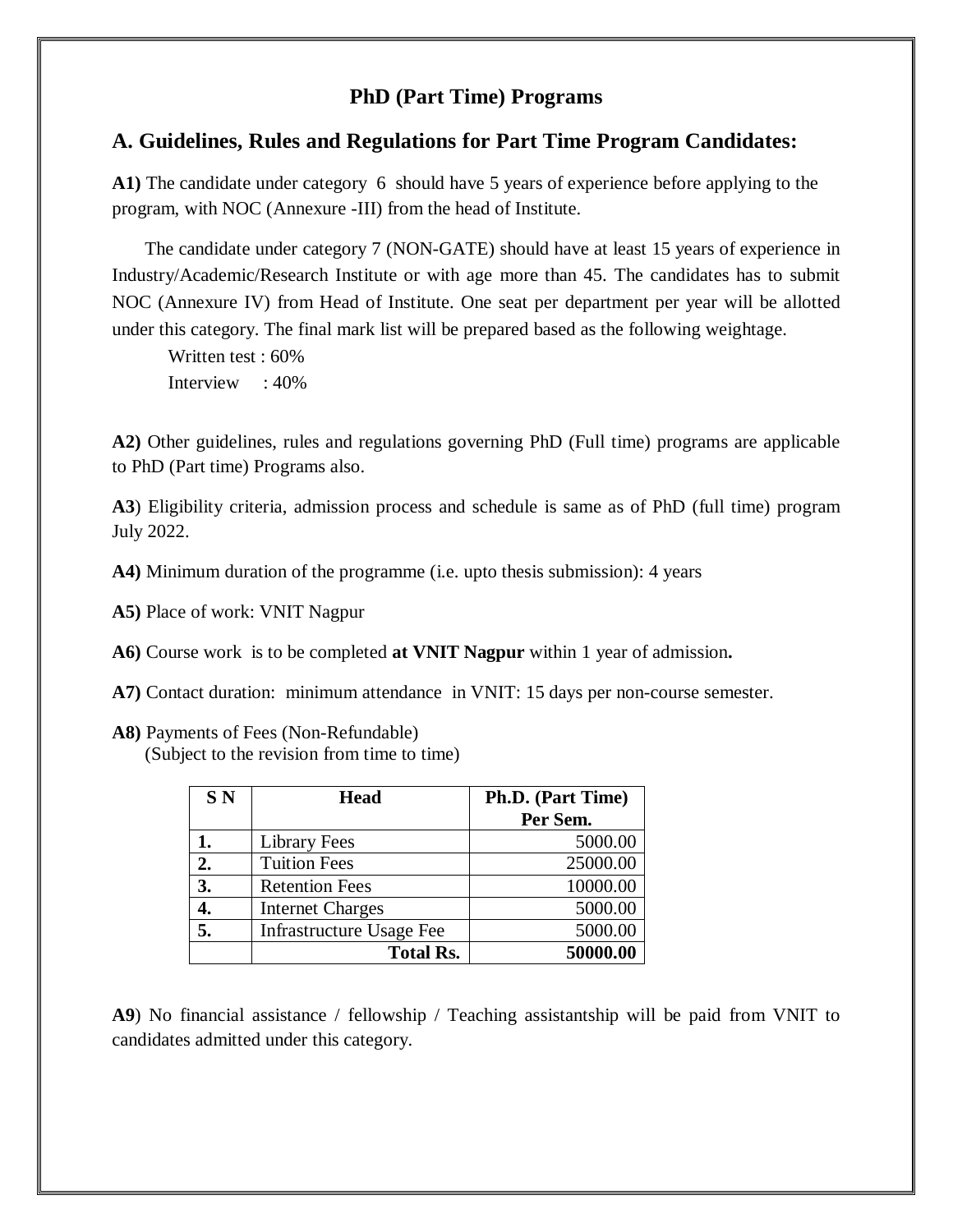**For: How to apply, Application Procedure/ Application Fees/Form Submission, please see the 4.1 of Information Brochure: Admission to PhD (Full Time) Programs July 2022.**

**For other Important details, please see the "Guidelines, Rule and Regulations Governing PhD (Full Time) Programs July 2022"**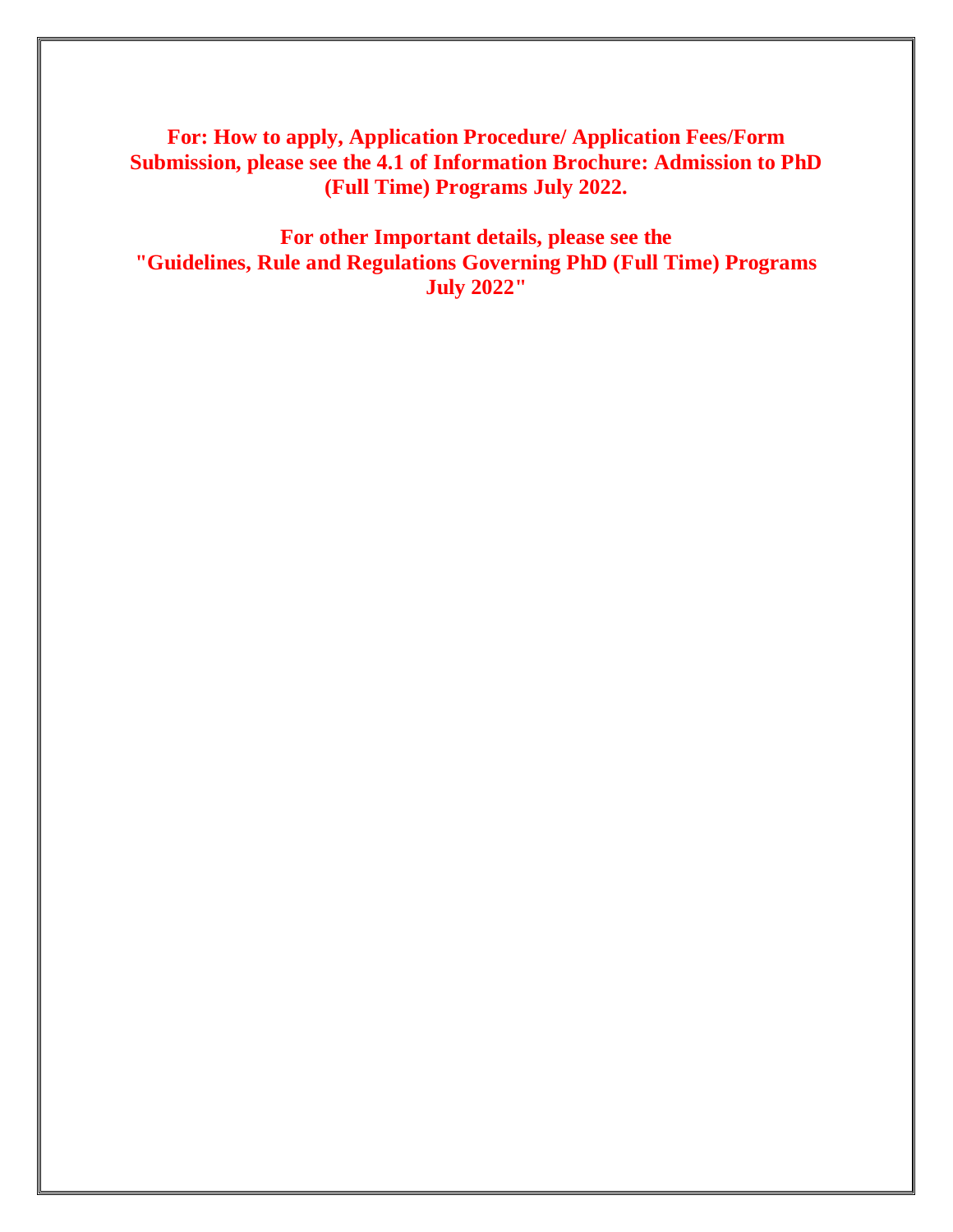#### **ANNEXURE – III**

#### **Cat. 6 : Ph.D. (Part time) General sponsored candidate.**

No teaching assistantship will be paid to candidates admitted under this category.

#### **CERTIFICATE FROM THE HEAD OF THE ORGANISATION**

**(On the letter-head of Industry / Organization / Institute)**

| Shri / Ms. $\frac{1}{\sqrt{1 - \frac{1}{\sqrt{1 - \frac{1}{\sqrt{1 - \frac{1}{\sqrt{1 - \frac{1}{\sqrt{1 - \frac{1}{\sqrt{1 - \frac{1}{\sqrt{1 - \frac{1}{\sqrt{1 - \frac{1}{\sqrt{1 - \frac{1}{\sqrt{1 - \frac{1}{\sqrt{1 - \frac{1}{\sqrt{1 - \frac{1}{\sqrt{1 - \frac{1}{\sqrt{1 - \frac{1}{\sqrt{1 - \frac{1}{\sqrt{1 - \frac{1}{\sqrt{1 - \frac{1}{\sqrt{1 - \frac{1}{\sqrt{1 - \frac{1}{\sqrt{1 - \frac{1}{\sqrt{1$ |                                                                                  |  |  |  |
|---------------------------------------------------------------------------------------------------------------------------------------------------------------------------------------------------------------------------------------------------------------------------------------------------------------------------------------------------------------------------------------------------------------------------|----------------------------------------------------------------------------------|--|--|--|
|                                                                                                                                                                                                                                                                                                                                                                                                                           |                                                                                  |  |  |  |
| $\frac{1}{\text{dissipation}}$                                                                                                                                                                                                                                                                                                                                                                                            | is hereby sponsored for Ph.D. (Part time)                                        |  |  |  |
|                                                                                                                                                                                                                                                                                                                                                                                                                           |                                                                                  |  |  |  |
|                                                                                                                                                                                                                                                                                                                                                                                                                           | In case of his/her selection, he/she will be relieved for minimum 6-12 months to |  |  |  |
| stay at VNIT, Nagpur for the completion of course work at VNIT Nagpur as per the condition                                                                                                                                                                                                                                                                                                                                |                                                                                  |  |  |  |
| given in Guidelines, Rules and Regulations governing PhD Full time programs.                                                                                                                                                                                                                                                                                                                                              |                                                                                  |  |  |  |
|                                                                                                                                                                                                                                                                                                                                                                                                                           |                                                                                  |  |  |  |
|                                                                                                                                                                                                                                                                                                                                                                                                                           |                                                                                  |  |  |  |
|                                                                                                                                                                                                                                                                                                                                                                                                                           |                                                                                  |  |  |  |
| Date: ___________________________                                                                                                                                                                                                                                                                                                                                                                                         |                                                                                  |  |  |  |
|                                                                                                                                                                                                                                                                                                                                                                                                                           |                                                                                  |  |  |  |
|                                                                                                                                                                                                                                                                                                                                                                                                                           |                                                                                  |  |  |  |
|                                                                                                                                                                                                                                                                                                                                                                                                                           |                                                                                  |  |  |  |
|                                                                                                                                                                                                                                                                                                                                                                                                                           |                                                                                  |  |  |  |
|                                                                                                                                                                                                                                                                                                                                                                                                                           |                                                                                  |  |  |  |

Designation : \_\_\_\_\_\_\_\_\_\_\_\_\_\_\_\_\_\_\_\_\_\_

Office Seal : \_\_\_\_\_\_\_\_\_\_\_\_\_\_\_\_\_\_\_\_\_